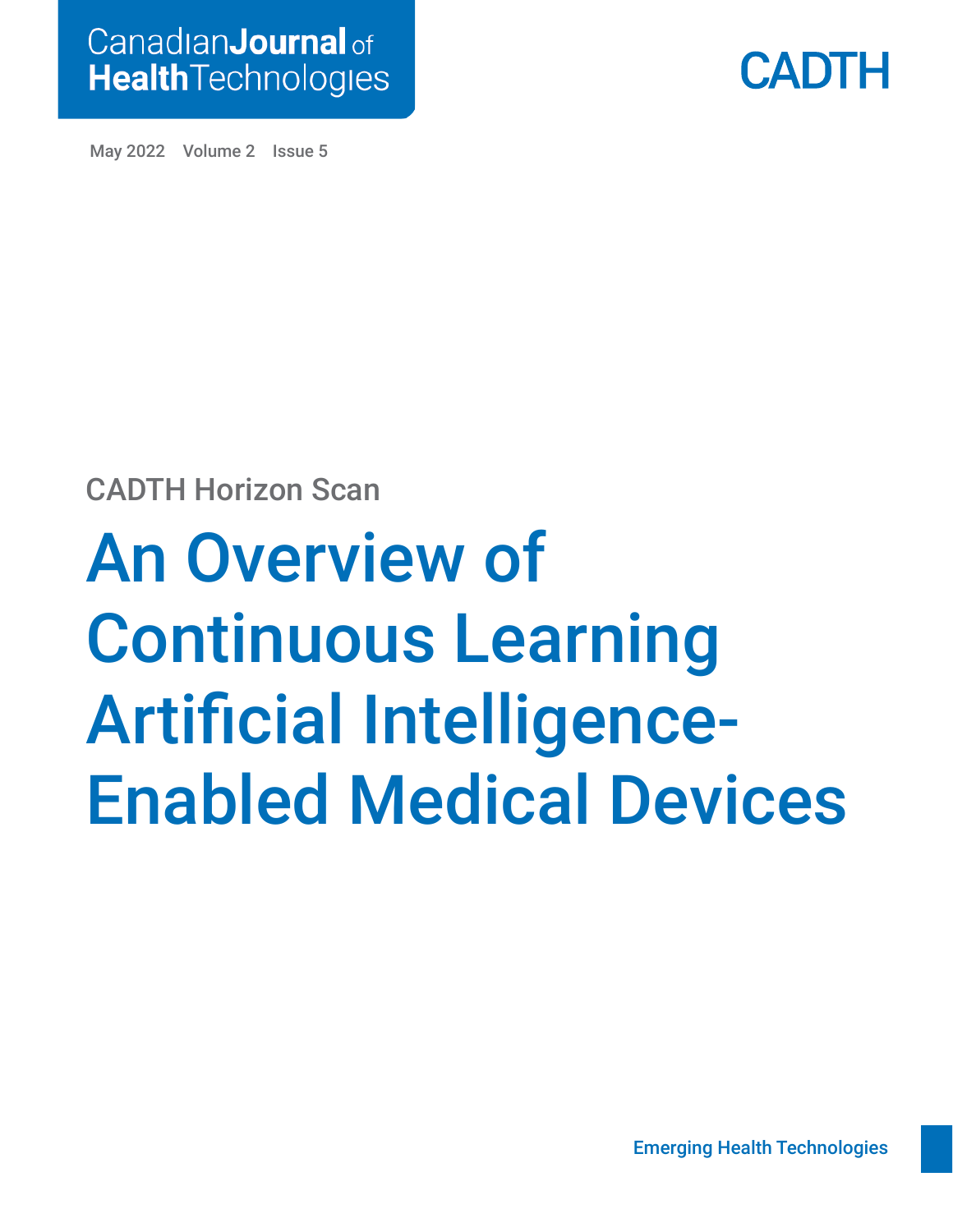

Authors: Andrea Smith, Melissa Severn

Acknowledgement: Joanne Kim, Renata Axler, Kristen Moulton

#### ISSN: 2563-6596

Disclaimer: The information in this document is intended to help Canadian health care decision-makers, health care professionals, health systems leaders, and policy-makers make well-informed decisions and thereby improve the quality of health care services. While patients and others may access this document, the document is made available for informational purposes only and no representations or warranties are made with respect to its fitness for any particular purpose. The information in this document should not be used as a substitute for professional medical advice or as a substitute for the application of clinical judgment in respect of the care of a particular patient or other professional judgment in any decision-making process. The Canadian Agency for Drugs and Technologies in Health (CADTH) does not endorse any information, drugs, therapies, treatments, products, processes, or services.

While care has been taken to ensure that the information prepared by CADTH in this document is accurate, complete, and up to date as at the applicable date the material was first published by CADTH, CADTH does not make any guarantees to that effect. CADTH does not guarantee and is not responsible for the quality, currency, propriety, accuracy, or reasonableness of any statements, information, or conclusions contained in any third-party materials used in preparing this document. The views and opinions of third parties published in this document do not necessarily state or reflect those of CADTH.

CADTH is not responsible for any errors, omissions, injury, loss, or damage arising from or relating to the use (or misuse) of any information, statements, or conclusions contained in or implied by the contents of this document or any of the source materials.

This document may contain links to third-party websites. CADTH does not have control over the content of such sites. Use of third-party sites is governed by the third-party website owners' own terms and conditions set out for such sites. CADTH does not make any guarantee with respect to any information contained on such third-party sites and CADTH is not responsible for any injury, loss, or damage suffered as a result of using such third-party sites. CADTH has no responsibility for the collection, use, and disclosure of personal information by third-party sites.

Subject to the aforementioned limitations, the views expressed herein are those of CADTH and do not necessarily represent the views of Canada's federal, provincial, or territorial governments or any third-party supplier of information.

This document is prepared and intended for use in the context of the Canadian health care system. The use of this document outside of Canada is done so at the user's own risk.

This disclaimer and any questions or matters of any nature arising from or relating to the content or use (or misuse) of this document will be governed by and interpreted in accordance with the laws of the Province of Ontario and the laws of Canada applicable therein, and all proceedings shall be subject to the exclusive jurisdiction of the courts of the Province of Ontario, Canada.

The copyright and other intellectual property rights in this document are owned by CADTH and its licensors. These rights are protected by the Canadian *Copyright Act* and other national and international laws and agreements. Users are permitted to make copies of this document for non-commercial purposes only, provided it is not modified when reproduced and appropriate credit is given to CADTH and its licensors.

About CADTH: CADTH is an independent, not-for-profit organization responsible for providing Canada's health care decision-makers with objective evidence to help make informed decisions about the optimal use of drugs, medical devices, diagnostics, and procedures in our health care system.

Funding: CADTH receives funding from Canada's federal, provincial, and territorial governments, with the exception of Quebec.

Questions or requests for information about this report can be directed to Requests@CADTH.ca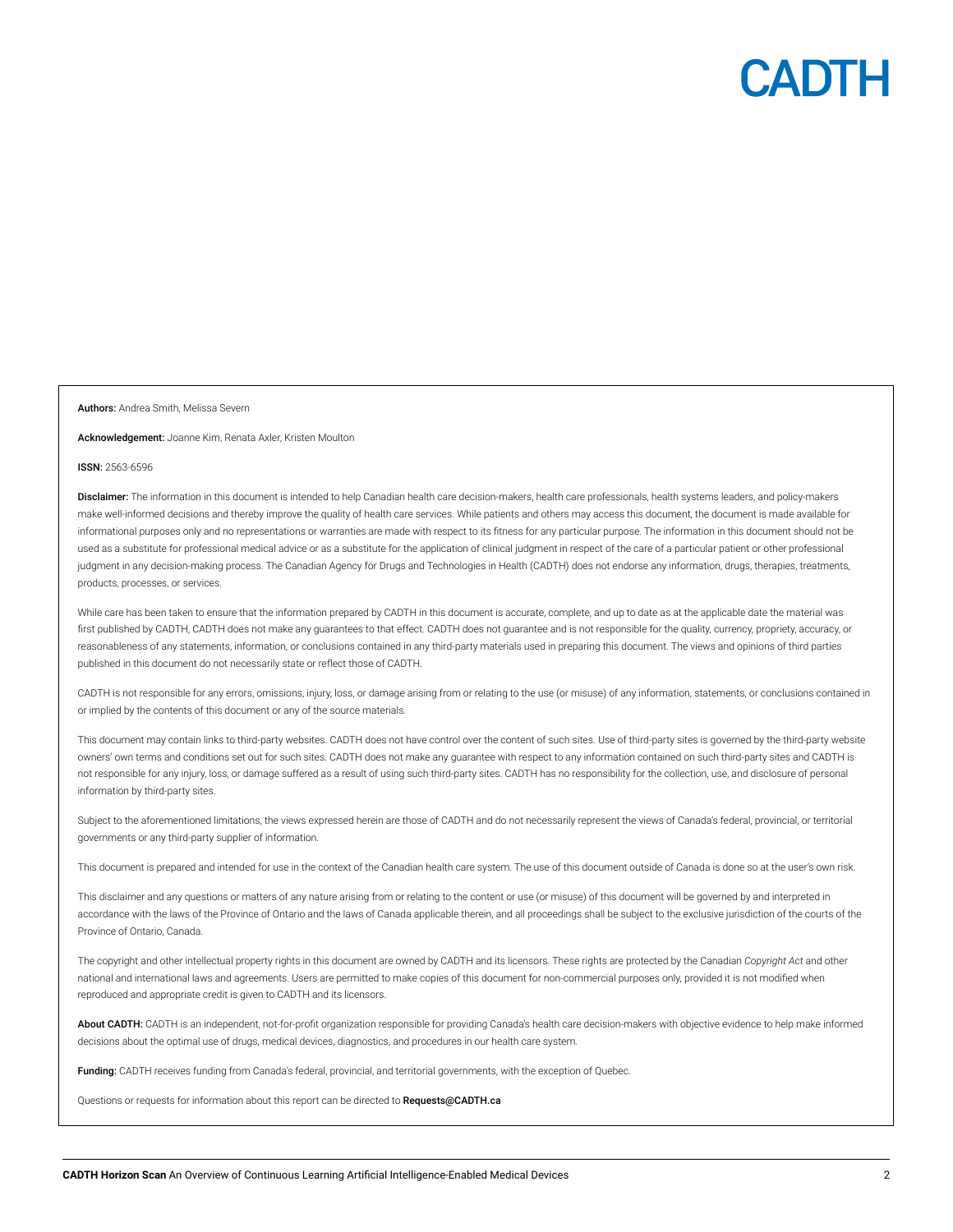

## **Table of Contents**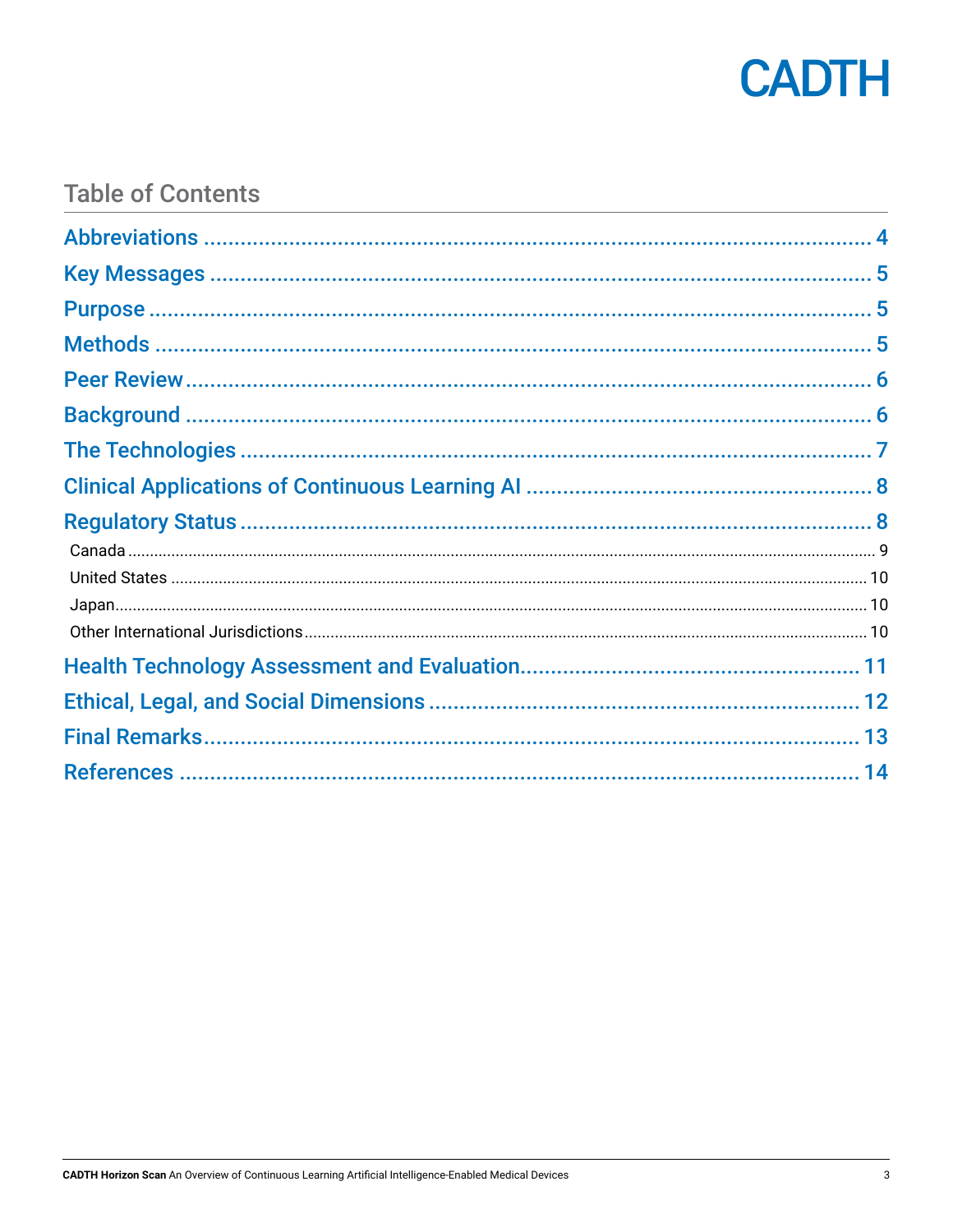

## <span id="page-3-0"></span>Abbreviations

| ΑI           | artificial intelligence                                     |
|--------------|-------------------------------------------------------------|
| AI/ML        | artificial intelligence/machine learning                    |
| <b>ATPs</b>  | advanced therapeutic products                               |
| <b>HTA</b>   | health technology assessment                                |
| <b>GMLP</b>  | Good Machine Learning Practice                              |
| ML           | machine learning                                            |
| <b>MLMDs</b> | machine learning-enabled medical devices                    |
| <b>ICMRA</b> | International Coalition of Medicines Regulatory Authorities |
| <b>IMDRF</b> | International Medical Device Regulators Forum               |
| <b>SaMD</b>  | Software as a Medical Device                                |
| <b>SiMD</b>  | Software in a Medical Device                                |
|              |                                                             |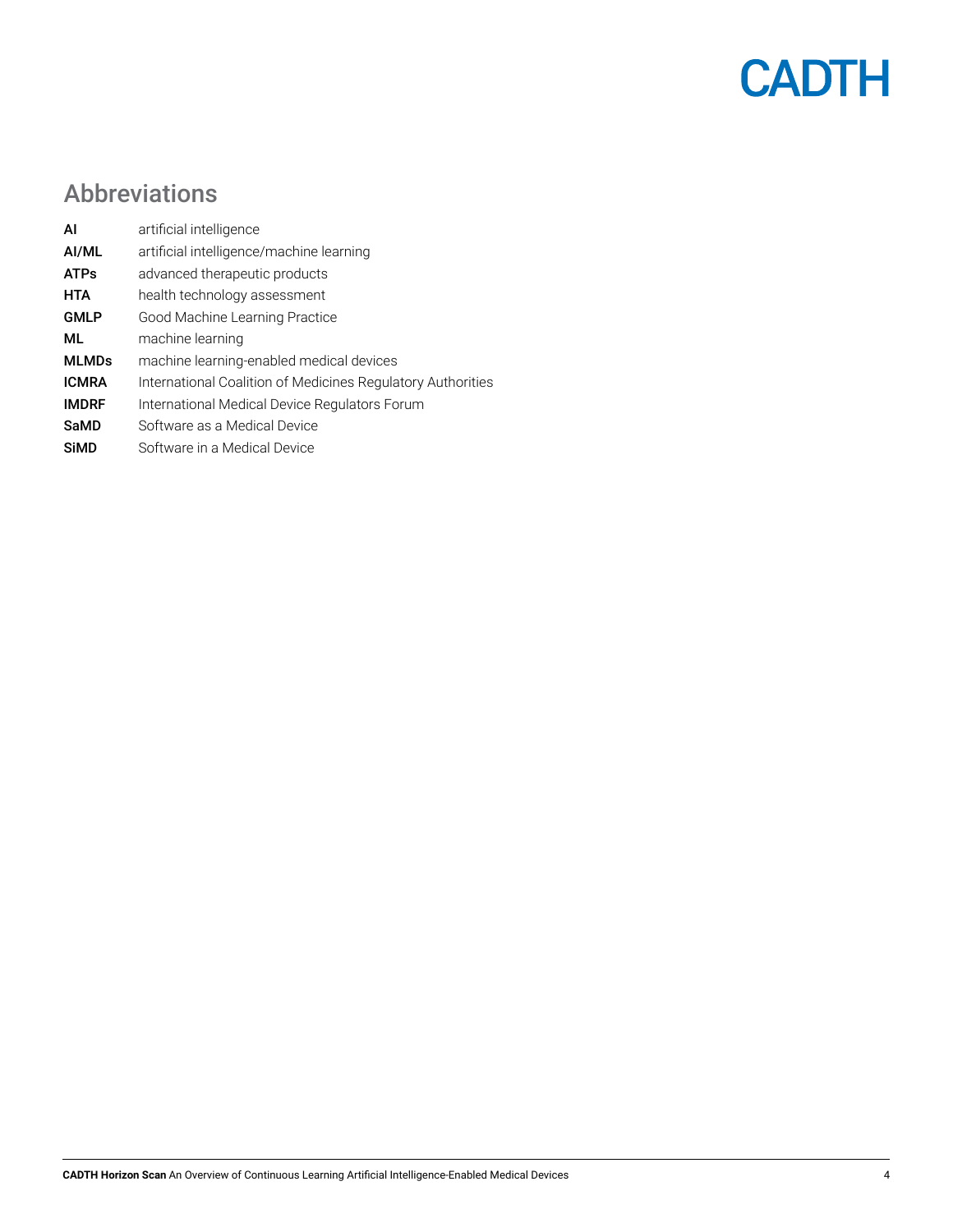## PADIE

### <span id="page-4-0"></span>Key Messages

- Continuous learning artificial intelligence as a medical device or as part of a medical device is a rapidly developing area – both in terms of technology development and determining how to regulate and evaluate these technologies.
- As of the writing of this report, no medical device enabled with continuous learning artificial intelligence has been authorized in Canada.
- Continuous learning artificial intelligence for health care may have a cascading effect on national and international level, including reshaping and shifting the role of regulators and health technology assessment agencies. The body of literature on the regulation, HTA, and ethical, social, and legal issues relating to the regulation and assessment of continuous learning AI is growing and changes can continue to be anticipated in this space.

### Purpose

This report provides an overview of continuous learning artificial intelligence (AI) as a medical device or as part of a medical device, including what they are, how they might be used, their benefits, and the potential challenges and opportunities they pose for regulation, assessment, and evaluation. This report does not provide a systematic review or critical appraisal of the clinical or economic evidence, of patient and stakeholder perspectives, or of ethical, legal, and social considerations of these technologies. As such, the information provided is not exhaustive or comprehensive of the considerations, issues, or implications posed by the use or adoption of continuous learning AI.

## **Methods**

A limited literature search was conducted by an information specialist on key resources including MEDLINE, Embase, the Cochrane Database of Systematic Reviews, the international HTA database, the websites of Canadian and major international health technology agencies, as well as a focused internet search. The search strategy comprised both controlled vocabulary, such as the National Library of Medicine's MeSH (Medical Subject Headings), and keywords. The main search concepts were continuous learning and artificial intelligence. No filters were applied to limit the retrieval by study type. Where possible, retrieval was limited to the human population. The search was also limited to English language documents published between January 1, 2016 and October 25, 2021.

Additionally, the report author searched the internet using Google and Google Scholar using search concepts of continuous learning and artificial intelligence to locate additional documents related to regulation and HTA. Information on the ethical, legal, and social dimensions of regulating and assessing continuous learning AI was gathered from a limited electronic search for continuous learning AI and related terms (i.e., unlocked AI, adaptive AI) for health care. Information was synthesized using methods of content analysis. One author screened the literature search results and reviewed the full text of all potentially relevant studies. Studies and grey literature were considered for inclusion if the intervention was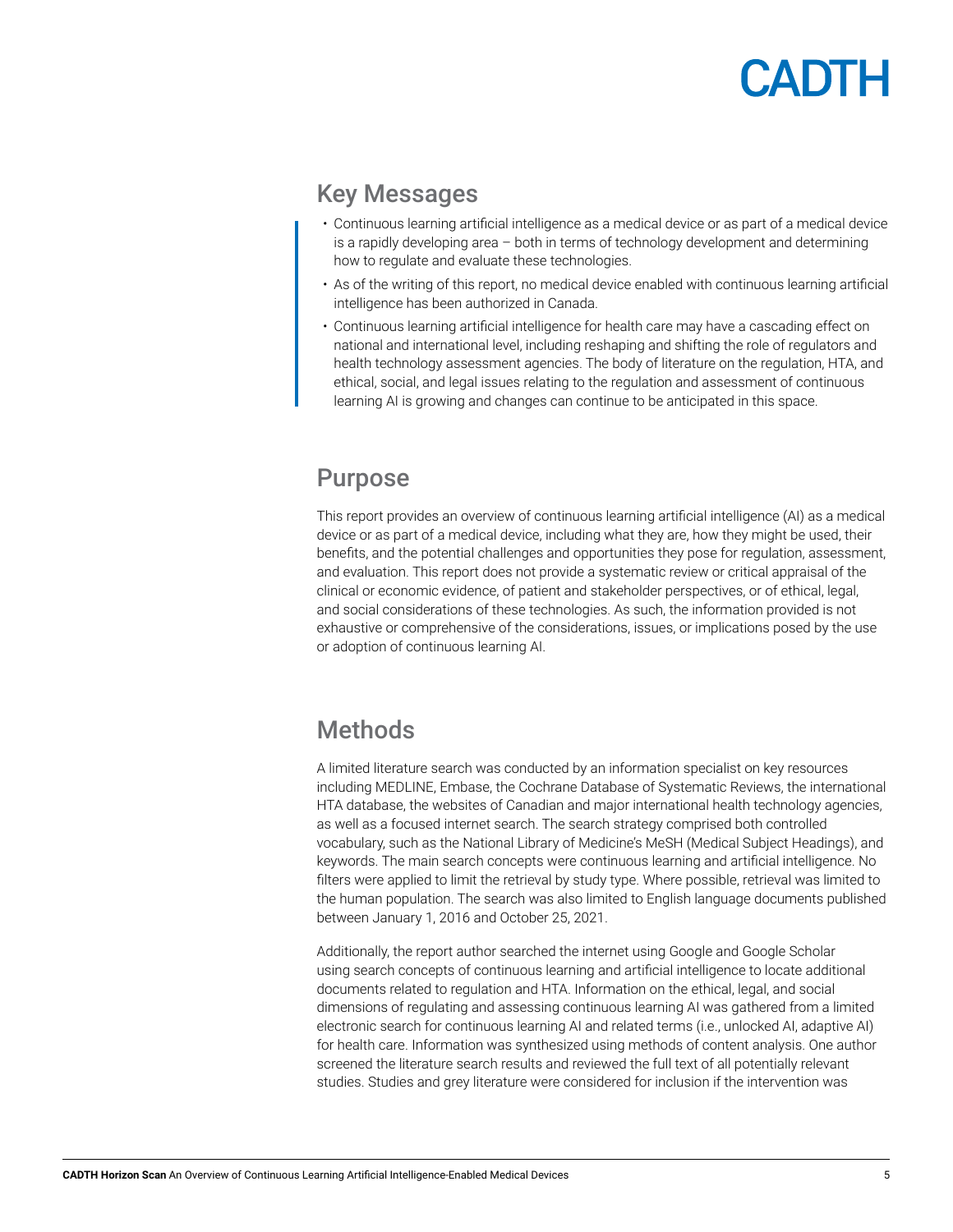

<span id="page-5-0"></span>explicitly described as continuous learning artificial intelligence or machine learning and relevant to its regulation, assessment, or evaluation.

### Peer Review

A draft version of this report was reviewed by [1](#page-13-1) content expert.

### **Background**

AI is a broad term used to describe technologies capable of behaviour that resembles human-like intellectual abilities, such as autonomous or semi-autonomous problem-solving, reasoning, recognition, and language use.<sup>1</sup> Recent advances in computing power, connectivity, and the rise of big data have led to the rapid development and diffusion of AI systems in various sectors. AI now touches many aspects of lives of people living in Canada, when searching the internet using Google, receiving recommendations from streaming services, or paying bills using chatbots.<sup>2</sup> To date, most real-life applications of AI tend to be able to complete a specific predetermined task (e.g., chatbots, search algorithms) as opposed to the types that capture the imagination (e.g., human-like robots). AI can exist in the form of software (e.g., algorithms to analyze images) or be embedded in hardware devices (e.g., robots for surgery).

A wide range of types of and uses for AI are being developed for or already implemented in health care. These include AI used in the design and planning of health care services; clinical care including diagnosis and imaging, disease prevention and population health; and the development of new diagnostic tools and therapeutics.<sup>[3,](#page-13-3)[4](#page-13-4)</sup> AI is expected to contribute to the goal of improving the overall health of populations – whether through improved selfmanagement, the delivery of more efficient care, improved diagnosis or clinical pathways, or the development of new drugs.<sup>3[,4](#page-13-4)</sup> At the same time, there is a growing awareness of the potential harms and challenges of AI in health, including the ability to perpetuate systemic bias, challenges in assessing safety, concerns around data and privacy, issues with transparency and accountability, and challenges with governance and implementation into clinical practice.<sup>[5](#page-13-5)</sup>

One of the benefits of AI is its ability to adapt and learn and improve its ability to accurately solve problems. This report aims to provide information on emerging approaches to regulate, assess, and evaluate a form of AI that continuously learns from or adapts to new input data (i.e., continuous learning AI). While no continuous learning AI for clinical purposes are currently authorized in the Canadian market, regulatory and health technology assessment processes and methods are being developed in anticipation of its arrival.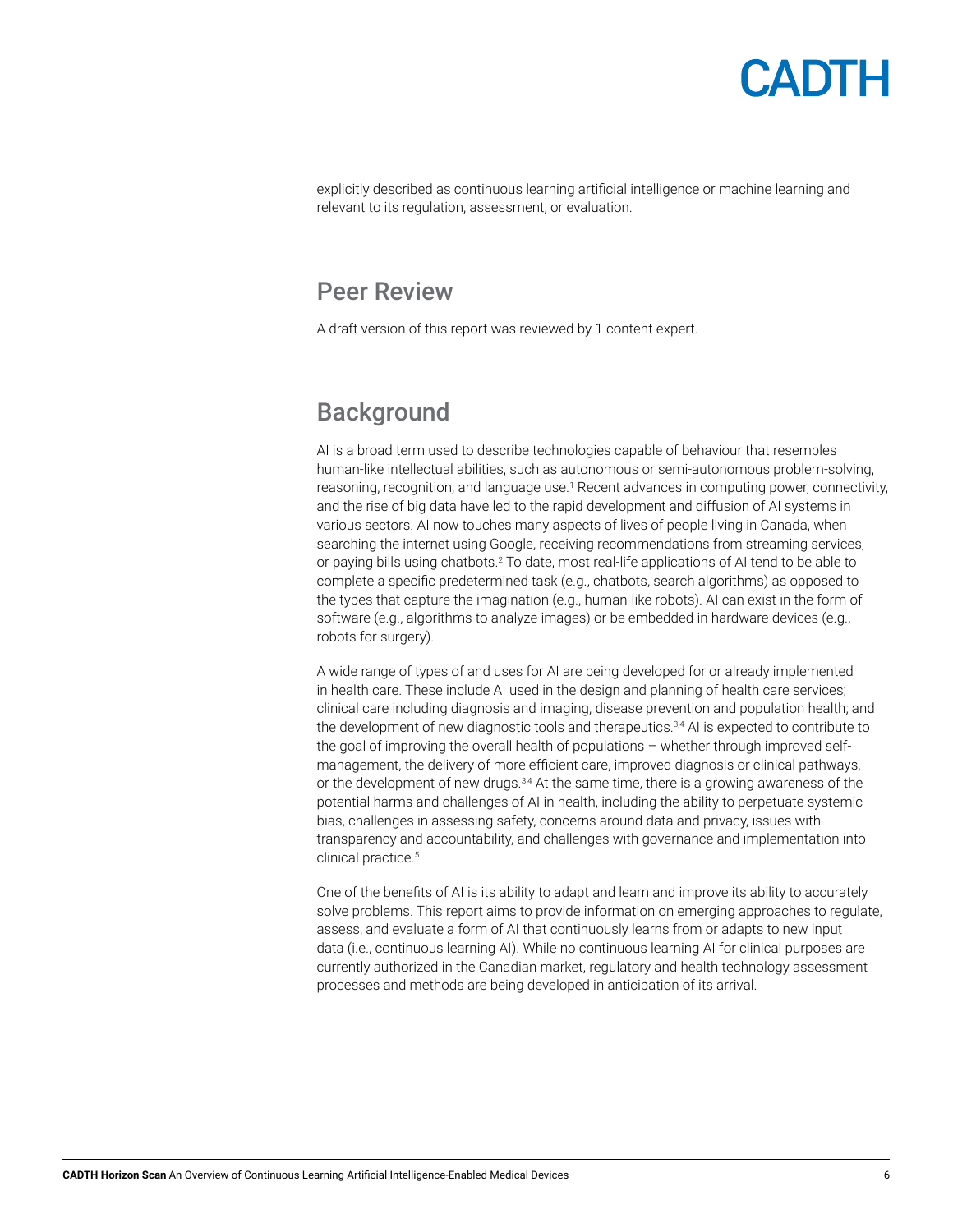## <span id="page-6-0"></span>The Technologies

AI does not refer to a single technology, but rather is an umbrella term that covers various technologies with algorithmic components that use approaches such as machine learning, deep learning, neural networks, and natural language processing to mimic human intelligence[.1](#page-13-1) Within health care, the most common type of AI currently being advanced are those that are based on machine learning.<sup>6</sup> Machine learning (ML) is a subfield of AI that trains algorithms to complete a task or solve a problem by learning without being explicitly programmed.[7](#page-13-7) Using complex statistical methods, these algorithms recognize patterns in data, learn from these patterns, and subsequently make predictions based on these data. Deep learning, which is a subfield of ML that uses multiple layers of data processing, is also being used to develop continuous learning AI and uses vast amounts of data to make predictions or decisions.<sup>7</sup>

There are a number of ways an AI application can be trained to find patterns and make predictions. Supervised and unsupervised learning are the 2 main ways of training and the difference between them is whether the training data are labelled (i.e., algorithms use defined input and output data to improve the accuracy of predictions or classifications made) or unlabelled (i.e., algorithms discover patterns in input data on their own). Supervised learning uses labelled data, which typically requires human effort to assign the label (e.g., radiologist to read a radiograph and make a diagnosis) and then the data are fed to the AI application for learning. As a result, supervised learning is often described as time consuming and resource intensive.<sup>[8](#page-13-8)</sup> With unsupervised learning, the AI application learns from the statistical properties of the input data, grouping the data into clusters with similar statistical properties.<sup>[7](#page-13-7)</sup> Training can be a mix of types (i.e., semi-supervised), and it is worth noting that the terms supervised and unsupervised do not refer to the presence or absence of human oversight.<sup>7</sup>

Continuous learning AI harnesses the ability of algorithms to learn and improve the accuracy of their predictions or classifications after exposure to new data. Continuous learning means that each new data point that an AI application receives can be used by the AI application to update the model (e.g., parameters or weights) and improve the prediction or classification.<sup>[7](#page-13-7)</sup> AI that can independently change or learn is sometimes called adaptive AI, continual or continuous learning AI, or unlocked AI. AI that is unable to continuously learn is described as being fixed or locked.<sup>[7](#page-13-7)</sup> Other types of learning exist: for example, batch learning involves discrete updates based on defined sets of data at distinct time points.[7](#page-13-7) In this report, the term continuous learning AI is used to refer to AI systems that are developed to change based on new data it receives continuously over time.

The ability to adapt offers a number of potential benefits, one of the key being that the AI is able to improve its predictions and classifications over time, but it also introduces a number of risks and challenges. Such risks include lack of generalizability to the intended population, where the AI does not perform as expected when learning from real-world data, or catastrophic forgetting where the new data interferes with the model and can lead to an overwrite of the model's previous knowledge.<sup>[8](#page-13-8)</sup> These potentially unpredictable issues with the real-world performance of continuous learning AI mean that they need regular and ongoing evaluation to ensure they are performing as expected, as well as mechanisms to address medical errors.<sup>9</sup> Additionally, continuous learning AI applications by their very nature are changing, which raises questions of when and how to evaluate their performance in terms of effectiveness, safety, and unintended consequences. Moreover, as these algorithms are changing, it is possible that neither the AI nor its developers can explain how the AI is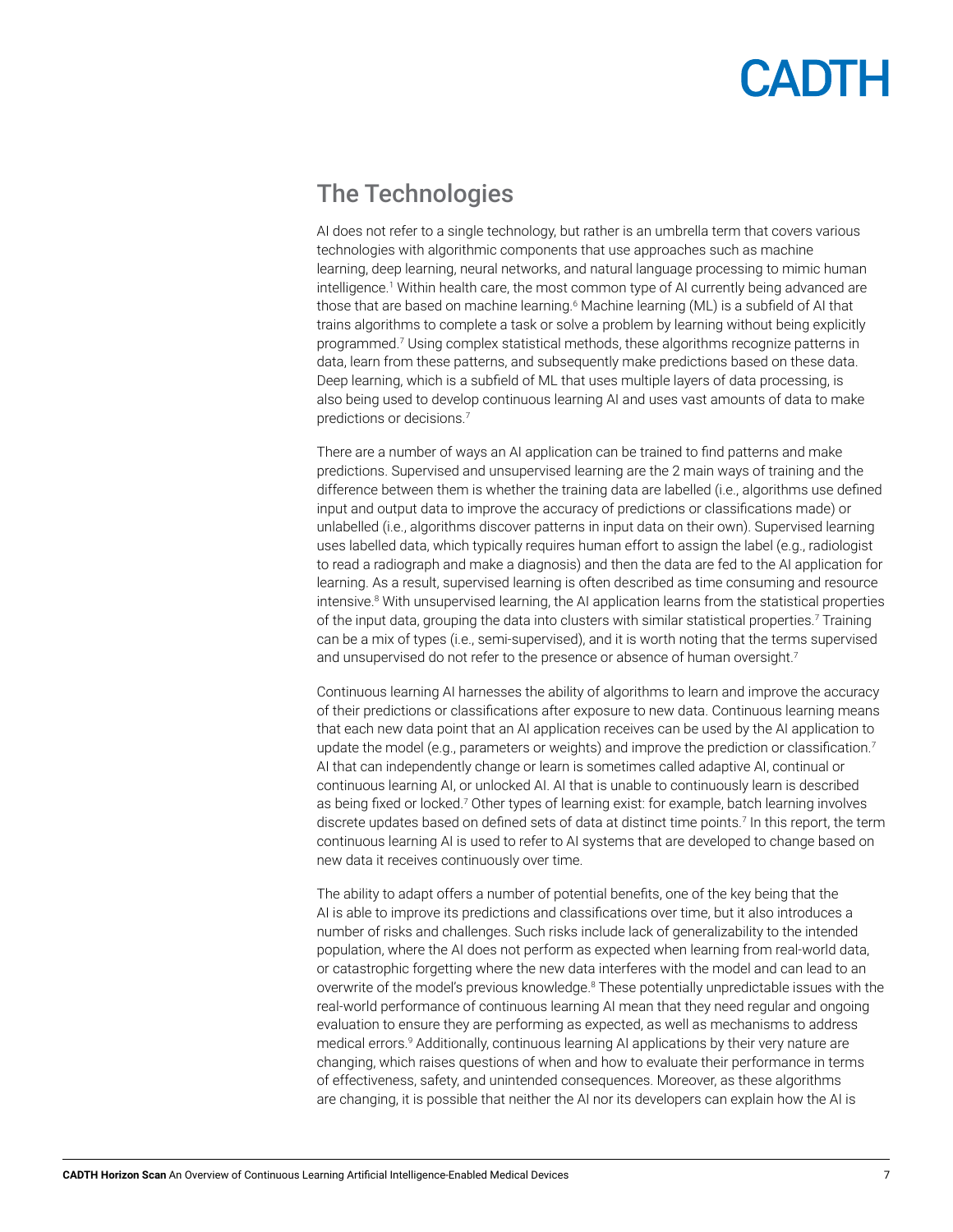<span id="page-7-0"></span>making decisions.<sup>[9](#page-13-9)</sup> This exacerbates challenges relating to transparency, explainability, and predictability, which commonly present with AI. Because AI is complicated, and because continuous learning AI constantly changes, these models sometimes lack algorithmic transparency, meaning that it is not possible for humans to easily understand or explain how the model made a prediction or decision. Explainability here refers to the ability for a human to understand how a model made a prediction or came to a particular outcome.<sup>[10](#page-13-10)</sup>

At the same time, fixed or locked AI also poses risks. Locked AI can become dated, in that the training data may no longer be representative of real-world data and can experience model drift where the AI performance degrades over time. Locked AI will also need periodic evaluation and might lead to a situation of needing to distribute updates or make withdrawals across the health care system.[11](#page-13-11)

A final consideration is whether the continuous learning AI is a standalone software application that is intended to perform a medical task without being part of a hardware medical device (i.e., software as a medical device or SaMD),<sup>12</sup> or part of a hardware medical device (i.e., software in a medical device or SiMD).

## Clinical Applications of Continuous Learning AI

At the time of writing, Canada has not yet granted regulatory approval to a continuous learning AI product as a medical device or as part of a medical device. However, as regulators are developing and implementing processes for continuous learning AI, it is likely such products will be introduced to the market once these processes are in place. A CADTH Horizon Scan (2018) described the breadth of clinical areas in which AI was in development.<sup>[13](#page-13-13)</sup> As the majority of locked AI or continuous learning AI that are in use or approved for the market are in the areas of diagnosis and imaging, $3$  it is likely that these areas will be the first to see approved continuous learning AI. Some have proposed that diagnostic testing would be an area where continuous learning models could be implemented safely.<sup>[8](#page-13-8)</sup> For example, the AI could make a prediction, and then the clinicians verify the diagnosis, labelling the data and providing it back to the AI to self-adjust.<sup>8</sup> However, as described previously, the use of labelled data are time consuming and resource intensive.<sup>[8](#page-13-8)</sup> The nature of potential changes to regulatory processes and any issues associated with data access may create incentives and barriers for the development of particular forms of continuous learning AI for the market.

### Regulatory Status

Numerous regulatory challenges arise with continuous learning AI stemming from the changes made to and by the algorithm and the potential for alterations in post-deployment performance. Jurisdictions are determining how to best facilitate market access to continuous learning AI-enabled medical devices in ways that maximizes patient benefit but also protect against the risks of harm. This section reviews the current activities being undertaken within Canada and other countries that aim to develop a regulatory response to mitigate risks associated with continuous learning AI.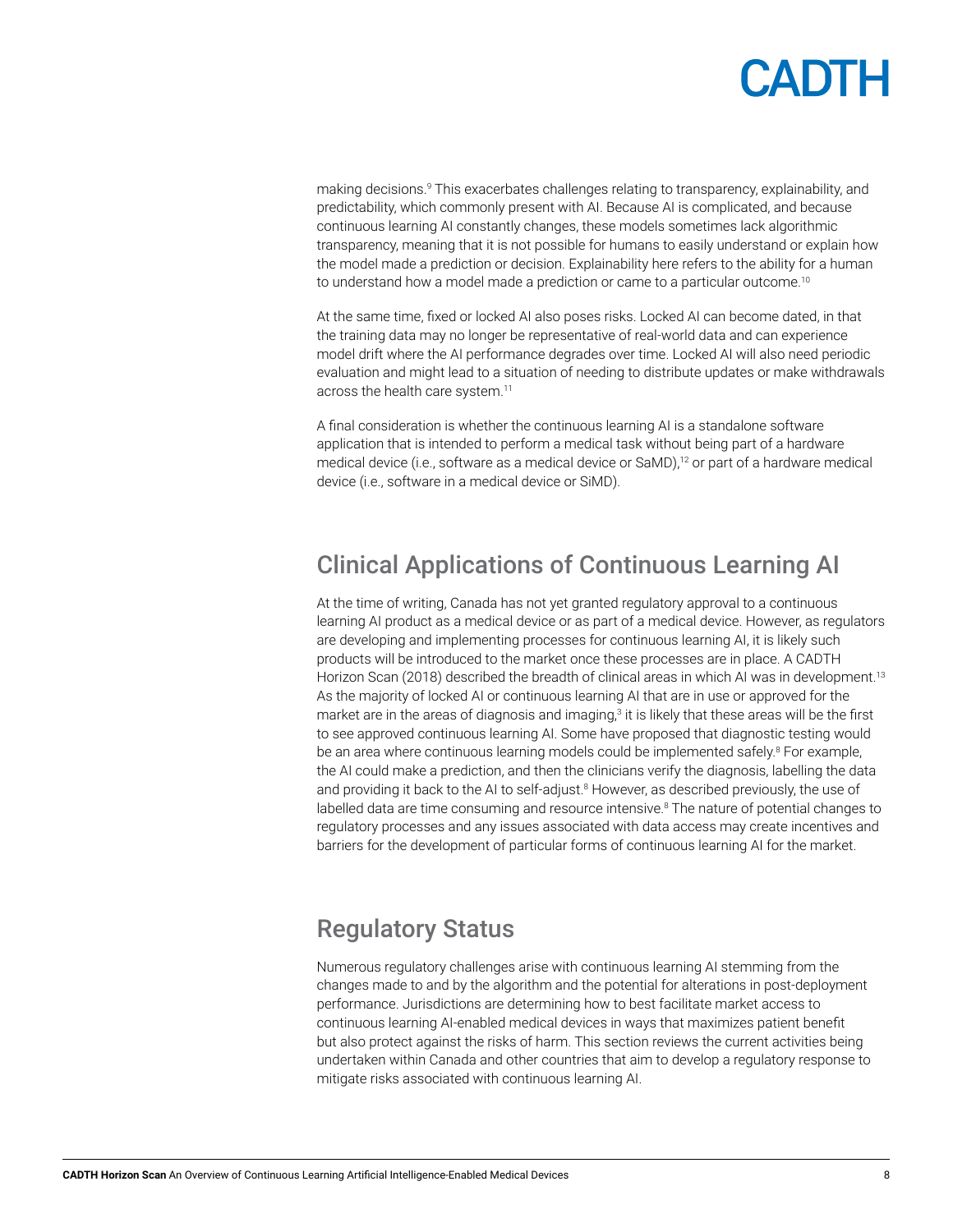<span id="page-8-0"></span>A recent Horizon Scan of members' activities around regulating continuous learning AI (2021) conducted by the International Coalition of Medicines Regulatory Authorities (ICMRA) did not describe any regulatory activities specific to continuous learning AI.[14](#page-13-14) In a 2019 survey of international members of the Global Digital Health Partnership, 44% reported having a national or regional policy framework for the development and/or deployment of Al.<sup>[15](#page-13-15)</sup> Regulatory framework and process development for AI in general was being undertaken by 75% of international members of the Global Digital Health Partnership.<sup>15</sup> Eighty-one percent reported that continuous learning AI were not being regulated for clinical use.<sup>[15](#page-13-15)</sup>

#### Canada

In April 2022, Health Canada announced the intentions to formally add adaptive machine learning-enabled medical devices (MLMDs) to *Schedule G* of the Food and Drugs Act, thereby allowing these devices to be regulated as Advanced Therapeutic Products.<sup>16</sup> Advanced therapeutic products (ATPs) are drugs or devices that current regulations were not designed to handle because they are unique, complex, and distinct. The framework for Advanced Therapeutic Products is based on provisions added in the Food and Drugs Act in June 2019 and allows for Health Canada to authorize ATPs using a flexible and risk-based approach. The approach allows Health Canada to tailor regulatory requirements for a specific product type. It addresses the products' unique characteristics while maintaining standards for patient safety, product quality, and efficacy.[17](#page-13-17) According to Health Canada, an ATP Guidance document for adaptive MLMDs will be published for stakeholder comment in spring 2022, and stakeholders will be engaged as it develops the tailored requirements.<sup>18</sup>

In October 2021, Health Canada jointly released with the US FDA and the UK's Medicines and Health care products Regulatory Agency (MHRA) 10 principles for Good Machine Learning Practice (GMLP) for Medical Device Development.<sup>19</sup> The guiding principles "identify areas where the International Medical Device Regulators Forum (IMDRF), international standards organizations, and other collaborative bodies could work to advance GMLP.<sup>"19</sup> These Guiding Principles for GMLP are:

- Multi-Disciplinary Expertise Is Leveraged Throughout the Total Product Life Cycle.
- Good Software Engineering and Security Practices Are Implemented.
- Clinical Study Participants and Data Sets Are Representative of the Intended Patient Population.
- Training Data Sets Are Independent of Test Sets.
- Selected Reference Datasets Are Based Upon Best Available Methods.
- Model Design Is Tailored to the Available Data and Reflects the Intended Use of the Device.
- Focus Is Placed on the Performance of the Human-AI Team.
- Testing Demonstrates Device Performance During Clinically Relevant Conditions.
- Users Are Provided Clear, Essential Information.
- Deployed Models Are Monitored for Performance and Re-training Risks Are Managed.[19](#page-13-19)

Designed to address the risks and challenges of AI, the principles can be interpreted as applying to AI in general but also to continuously learning AI. Principle 10 specifically addresses the need for ongoing monitoring and evaluation due to the potential for negative changes in performance in the real world. It states: "[a]dditionally, when models are periodically or continually trained after deployment, there are appropriate controls in place to manage risks of overfitting, unintended bias, or degradation of the model (for example,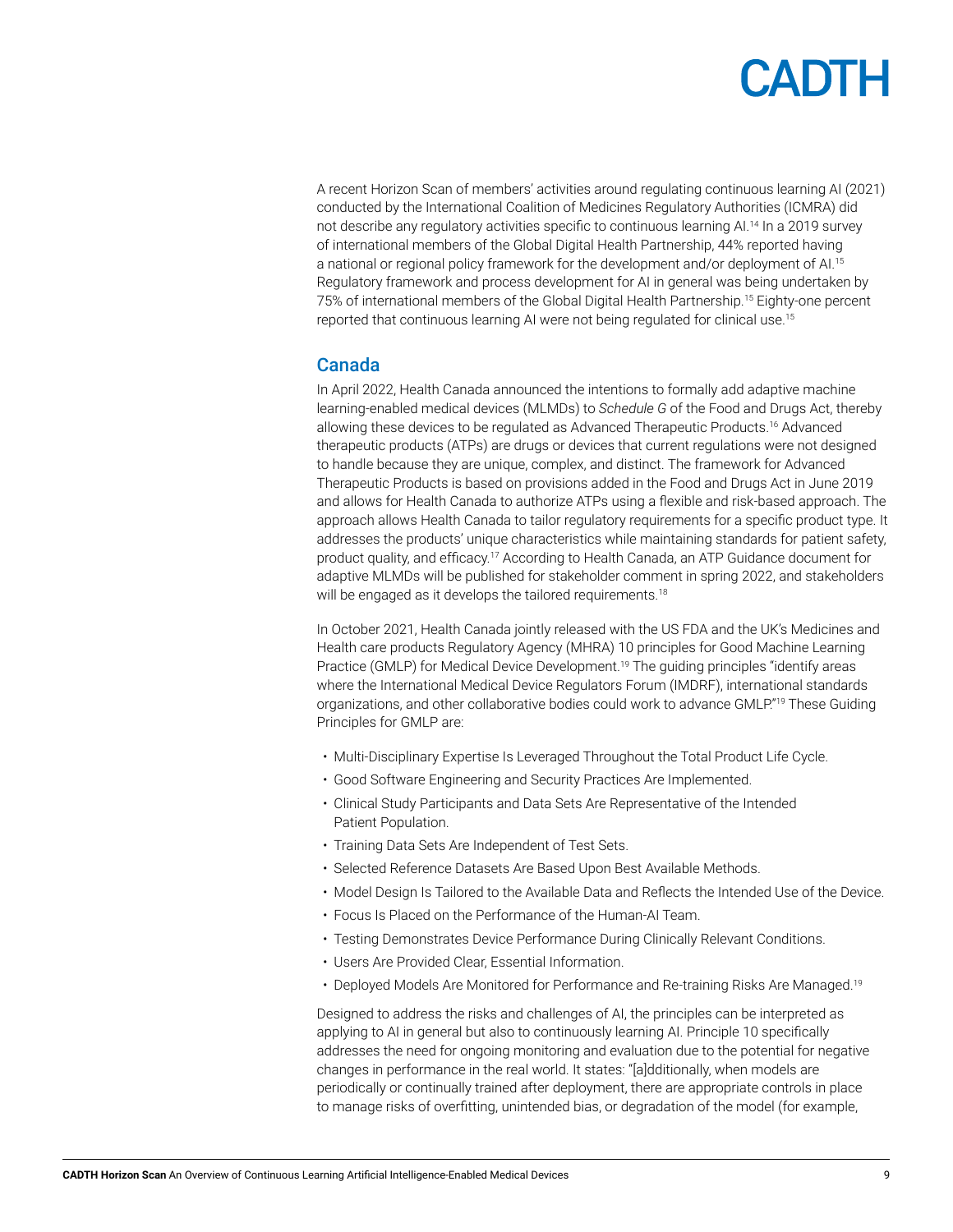<span id="page-9-0"></span>dataset drift) that may impact the safety and performance of the model as it is used by the Human-AI team<sup>"[19](#page-13-19)</sup>

#### United States

In addition to co-releasing the Guiding Principles for GMLP.<sup>20</sup> the US has proposed and is revising a framework for regulating continuous learning AI and ML. The US FDA published a discussion paper "[Proposed Regulatory Framework for Modifications to Artificial Intelligence/](https://www.fda.gov/media/122535/download) [Machine Learning \(AI/ML\)-Based Software as a Medical Device \(SaMD\) - Discussion Paper](https://www.fda.gov/media/122535/download)  [and Request for Feedback](https://www.fda.gov/media/122535/download)" in April, 2019 that proposed a potential approach to regulate AI/ ML-SaMD across the total product life cycle, including pre-market review and post-market monitoring.[21](#page-13-21) A central part of the FDA's proposed approach that is relevant for continuous learning AI is the Predetermined Change Control Plan. This plan would include the types of anticipated modifications — referred to as the "SaMD Pre-Specifications" — and the associated methodology being used to implement those changes in a controlled manner that manages risks to patients through a "Algorithm Change Protocol." In this approach, FDA expressed an expectation for transparency and real-world performance monitoring by manufacturers that could enable FDA and manufacturers to evaluate and monitor a software product from its pre-market development through post-market performance.<sup>22</sup>

Based on feedback received, the FDA released the Artificial Intelligence/Machine Learning (AI/ ML)-Based SaMD Action Plan in January 2021.<sup>[22](#page-13-22)</sup> This report outlines the activities the FDA is undertaking to continue to move the AI/ML-SaMD regulatory framework forward, including further developing the Predetermined Change Control Plan and providing guidance on the monitoring of real-world performance for AI/ML.<sup>[20](#page-13-20)</sup>

Further to these activities, the US FDA has been piloting a Software Precertification (Pre-Cert) Pilot Program, part of its **FDA's Digital Health Innovation Action Plan**.<sup>[23](#page-13-23)</sup> This pilot explores the potential to pre-certify manufacturers who "who have demonstrated a robust culture of quality and organizational excellence, and who are committed to monitoring real-world performance of their products once they reach the US market"<sup>23</sup> in an effort to build a streamlined and efficient regulatory approach to software-based medical devices.<sup>[23](#page-13-23)</sup> While not specific to continuous learning AI, it is an approach that looks to establish trust in manufacturer and its products while having continued oversight through post-market evaluation.

#### Japan

Japan's Pharmaceuticals and Medical Devices Agency (PMDA) has undertaken a number of activities related to the regulation of AI.<sup>24</sup> These include a Post-Approval Change Management Protocol (PACMP) for Medical Devices for AI-enabled medical devices. This process is designed to "enable the continuous improvement of performance of SaMD using Al"<sup>[25](#page-14-0)</sup> and has the manufacturer submit a proposal for an improvement process that includes post-market evaluation[.25](#page-14-0)

#### Other International Jurisdictions

Many international jurisdictions are developing AI strategies that include potential regulation and legislation that may address the regulation of AI. The European Union, for example, has proposed new AI regulation<sup>26</sup> that takes a life cycle approach and would include a quality management system that requires manufacturers to specify their strategy for managing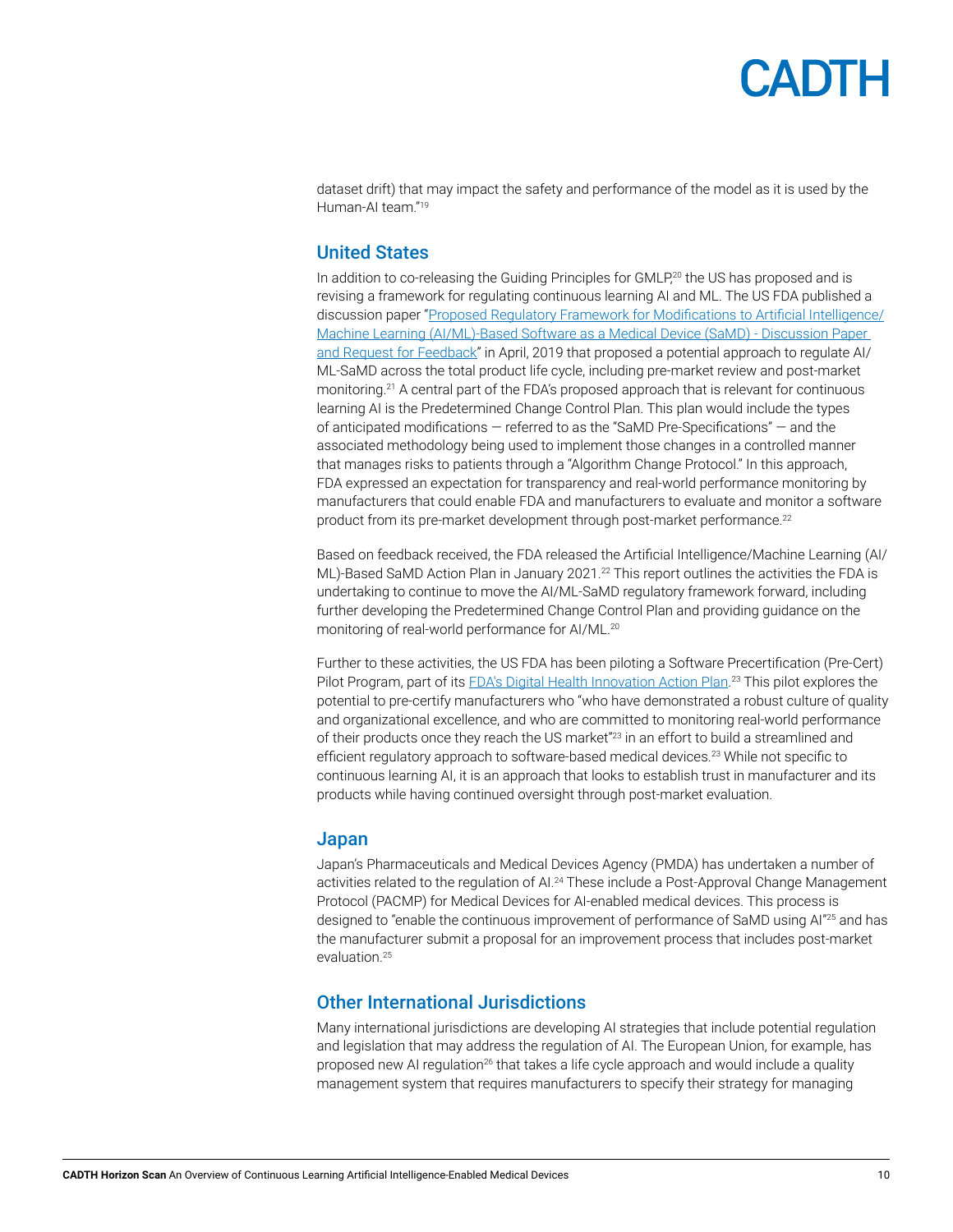

<span id="page-10-0"></span>modifications, testing, and validation. Further, similar to the FDA's proposed approach, it introduces the need for postmarked monitoring[.27](#page-14-2)

In the UK, new regulation for AI as a medical device is also in development. Along with the corelease of the Guiding Principles for GMLP in 2021,<sup>28</sup> the MHRA has outlined an approach to developing regulation that also takes a life cycle approach and includes pre-market approvals and post-market evaluation.<sup>[29](#page-14-4)</sup>

#### International Harmonization

Internationally, there has been movement toward harmonization of regulatory process for medical devices across countries. Harmonization is likely to influence any new, or amendments of existing, policy and regulatory approaches for continuous learning AI[.15](#page-13-15) As a foundation for international alignment, work is being undertaken to develop consistent terminology related to AI. For instance, the IMDRF, of which Health Canada is a member, is developing definitions of key terms and concepts related to AI.[7](#page-13-7) Similarly, the International Organization for Standardization (ISO) is developing a series of standards for Al.<sup>[30](#page-14-5)</sup>

### Health Technology Assessment and Evaluation

Within the field of HTA, there is a lack of consensus or standard approach to the assessment of AI in general and continuous learning AI specifically. Some HTA agencies and scholars have identified the need to adapt HTA processes and methods for the assessment of AI, particularly for continuous learning AI.[11](#page-13-11)[,31](#page-14-6)-[34](#page-14-7)

AI has been proposed as exceptional and as requiring a unique approach to HTA, due to features of the technology and its potential impact on health care systems and society, $11$ which are particularly relevant for continuous learning Al.<sup>11,[34,](#page-14-7)35</sup> The technological features of continuous learning AI that challenge current approaches to HTA include developing capacity and methods to address the potential absence of algorithmic transparency with an ongoing learning and changing algorithm, how to evaluate data considerations including data privacy and security, as well the appropriateness of the data used to train and update the algorithm.<sup>[11](#page-13-11)</sup> Real-world evidence is important to the ongoing evaluation of continuous learning AI which changes post-deployment using real-world data[.11](#page-13-11) Stakeholder dialogues are described as a critical component, and there may be potential for HTA agencies to act as conveners of stakeholder dialogue throughout the technology's life cycle.<sup>34</sup>

While there are high expectations about the promise of AI in terms of contributing value to health systems and that it will rapidly diffuse across clinical areas and health care systems, some suggest that HTA agencies have an important role to play in assessing the true impact of AI technologies and containing the hype associated with them.<sup>11</sup> The first assessments will set the stage for how these technologies are assessed, including how HTA agencies address the likely limited data on clinical effectiveness and economic impact that are typically required in HTA[.11](#page-13-11) Moreover, the final recommendations about adoption from HTA agencies are likely to be a signal for industry in terms of which technologies are mostly likely to be seen as adding value to health care systems. The absence of clearly defined regulatory processes (i.e., appropriate for and specific to each continuous learning AI-enabled device) may create challenges for HTA agencies.<sup>[11,](#page-13-11)[31](#page-14-6)</sup>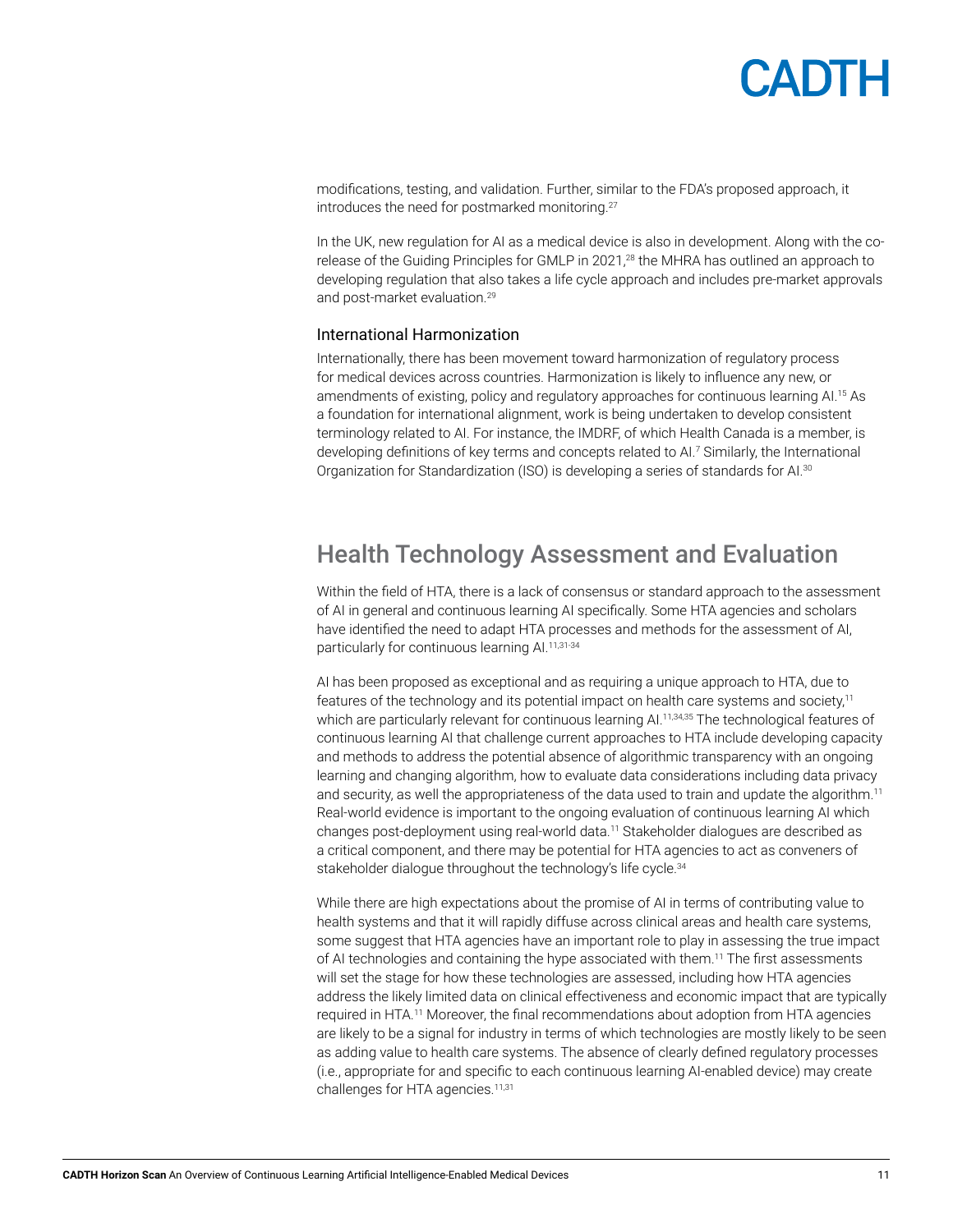<span id="page-11-0"></span>Modified HTA frameworks to address issues related to AI have been proposed. For example, the National Institute for Health and Care Excellence (NICE) published its Evidence Standards Framework for Digital Health Technologies in April of 2021,<sup>[36](#page-14-9)</sup> in which, it explicitly stated, was not designed for use with continuous learning AI (what they term "adaptive algorithms").<sup>[36](#page-14-9)</sup> An updated draft version of the framework was posted for public comment in April of 2022, and includes Standard 16, which is specific to digital health technologies (including continuous learning AI) for which performance is expected to change over time.<sup>37</sup> It specifies that the company and the evaluator should have an agreement around the post-deployment reporting of changes in performance. This agreement should include how frequently, what data and performance measures, and across which populations will be used to assess potential changes in performance.<sup>[37](#page-14-10)</sup> A final updated version of the framework is to be published June 2022.

France's HAS released a specific guidance for submissions for medical devices as or with AI seeking reimbursement.[38](#page-14-11) It includes specific guidance for continuous learning AI on justifying the representativeness of the learning data and specifying the update frequency.<sup>38</sup> Finland released the Digi-HTA Framework for digital health care services, including AI, but did not provide specific guidance on the assessment of continuous learning Al.<sup>33</sup> In 2021, South Korea released an additional Assessment Guideline for National Health Insurance Coverage Eligibility of Innovative Medical technology, however it only covers AI used in imaging.<sup>[39](#page-14-13)</sup> In the scholarly literature, Alami et al. (2020) have taken the EUnetHTA core model and expanded it to illustrate how the context in which AI is to be implemented can be drawn into the assessment across domains.<sup>34</sup> Further, the potential for AI to act as levers for health systems change<sup>[34](#page-14-7)</sup> has been articulated as highlighting the need for real-world evaluation studies.

The need for real-world evaluation studies for AI has motivated the development of new methods and frameworks for its conduct. The Translational Evaluation of Health care AI (TEHAI) Framework draws upon translational research concepts and proposes 3 domains for evaluation: capability, adoption and utility, however it does not explicitly address consideration of continuous learning AI.[40](#page-14-14) Likewise, the Evaluate Commercial AI Solutions in Radiology (ECLAIR) framework designed to assist stakeholder decide on whether to purchase AI solution for radiology is focused on locked AI.<sup>[41](#page-14-15)</sup> Evaluation principles for autonomous AI, which are those that provide a diagnosis or recommendation without physician oversight, were developed from bioethical principles by Abramoff and colleagues, but do not address unique issues with continuous learning AI.<sup>[42](#page-14-16)</sup> While existing evaluation frameworks and principles for AI may be helpful starting points, it is likely that work that specifically addresses the challenges of continuous learning AI remain needed.

### Ethical, Legal, and Social Dimensions

The ethical, legal, and social dimensions of AI in health and health care is a flourishing area of inquiry. This section provides an overview of key ethical, legal, and social issues related to the regulation, assessment, and evaluation of continuous learning AI[.5](#page-13-5)[,43](#page-14-17)

At a high level, continuous learning AI appears to share much of the ethical, legal, and social landscape related to digital health and AI more broadly (for example, considerations related to privacy and security of data, challenges to transparency and explainability, impact on clinical decision-making and clinical practice, and ability to inflate or reproduce systemic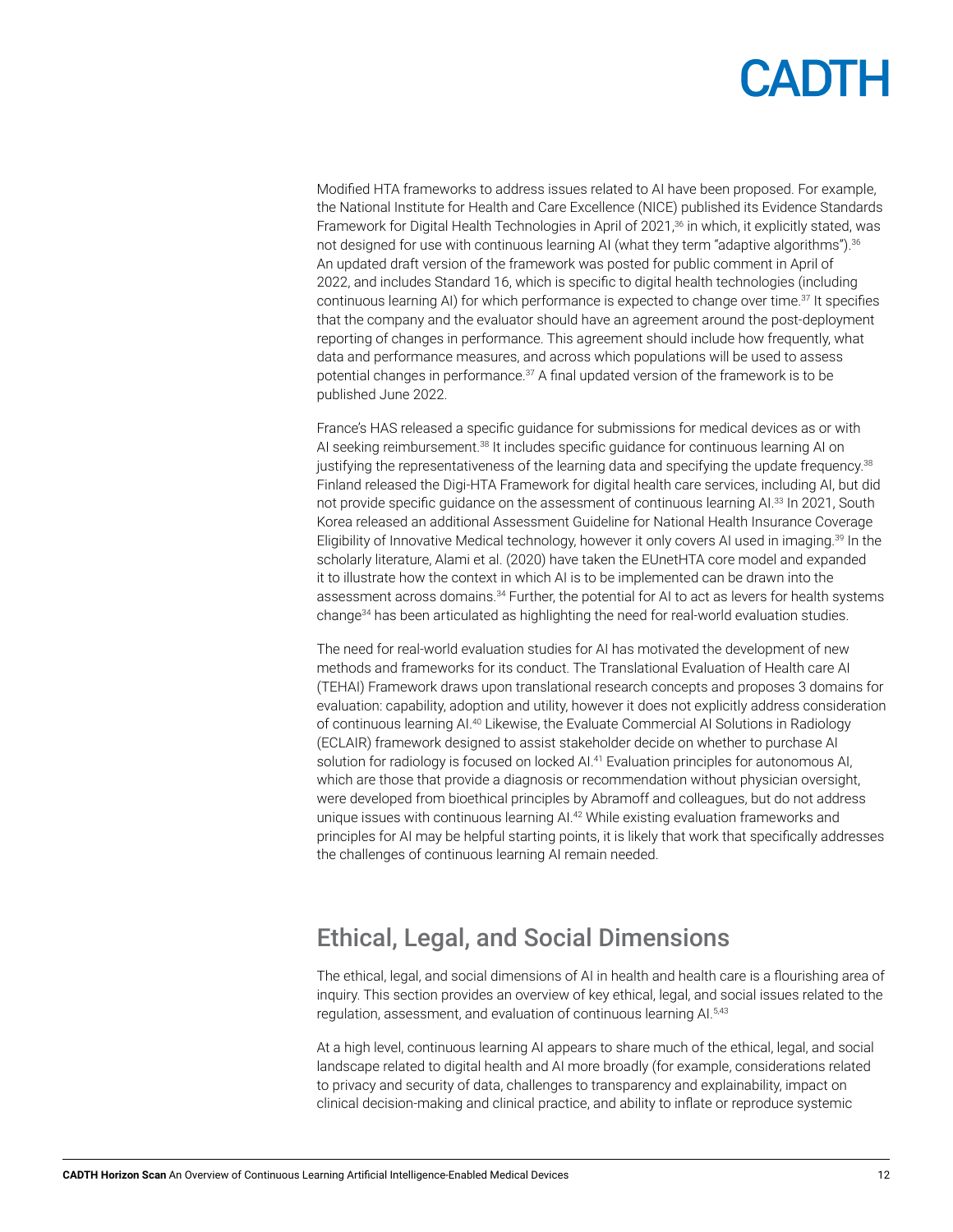<span id="page-12-0"></span>biases),<sup>43</sup> while at the same time potentially magnifying some due to the continuous learning aspect. Some suggest that continuous learning AI requires a distinctive approach to ethical considerations.[5,](#page-13-5)[35](#page-14-8)[,44](#page-14-18) Similar to what is occurring in the regulatory sphere, an emerging approach is to engage in early and sustained consideration of ethical issues across the development of a continuous learning AI. Several scholars have pointed to the need to consider ethical and social issues relating to ML, including health disparities, across the pipeline from development to post-implementation.<sup>44[,45](#page-14-19)</sup> This approach means that ethical and social issues can be raised at each stage of product development: problem selection, data collection, outcome selection, algorithm development, and post-deployment,<sup>45</sup> and likely include the processes of regulation and HTA.

The need for appropriate regulation of new AI technologies, including continuous learning AI, has itself been identified as an ethical issue that it is not just a practical matter but an ethical one, that jurisdictions develop polices and process for regulations that keep pace with technological developments.<sup>5[,43,](#page-14-17)46</sup> Moreover, deciding who is responsible for when and how continuous learning AI is evaluated is itself a normative question.<sup>[35](#page-14-8)</sup>

Challenges with algorithmic transparency and explainability are exacerbated in the case of continuous learning AI, as the algorithm learns and changes over time in ways that may not be foreseen or planned by the developer. Similarly, while accountability and decision-making may shift somewhat from the clinician to the technology in all cases of AI, it is even more salient with continuous learning AI where the performance of the clinical tool can vary independently over time.<sup>[43](#page-14-17)</sup> In the case of continuous learning AI, responsibility and oversight may also shift from the manufacturer to the health system user, signifying the importance of local or regional governance of the AI (which learns using local data)[.43](#page-14-17) This shift in accountability and responsibility posed by continuous learning AI also poses questions for assigning liability and creates complicated legal terrain, which remains underexplored.<sup>[43,](#page-14-17)[44](#page-14-18)[,47](#page-14-21)</sup>

The potential for model drift and unintended consequences with continuous learning AI highlights the importance of ongoing assessment and further emphasizes the importance of addressing where responsibility for errors lies.[45](#page-14-19) The ability of AI to perpetuate or replicate existing societal biases embedded in the datasets used to train AI (known as algorithmic bias)<sup>10</sup> may be further exacerbated by continuous learning. This could happen if changes made to continuous learning AI are based on health care data that themselves reflect and contain bias due to systematic disparities or discrimination in health care access and delivery. This raises challenges for HTA in considering how to understand and assess the potential of these technologies to perpetuate harm and discrimination.

### Final Remarks

The regulation, assessment, and evaluation of continuous learning AI is a rapidly changing area. This area of technology poses new challenges related to ensuring effectiveness and safety and assessing value and potential impact on health care systems. Continuous learning AI may have a cascading effect on a national and international level, including reshaping and shifting the role of regulators and HTA agencies. The literature on regulation, HTA and ethical, social, and legal issues relating to continuous learning AI is still growing and as a result, changes and developments in this area are likely to continue.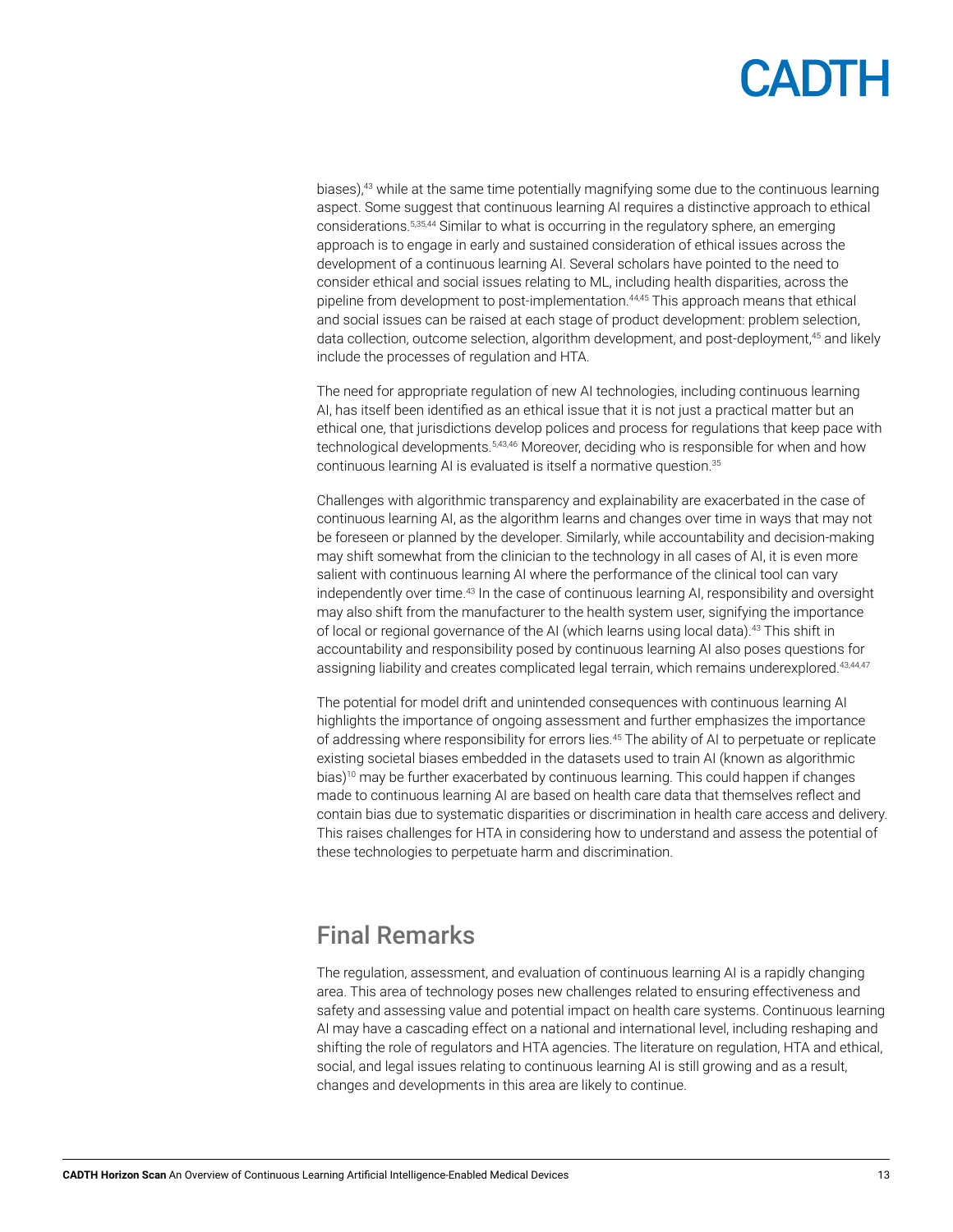### <span id="page-13-0"></span>References

- <span id="page-13-1"></span>1. IBM Cloud Education. What is Artificial Intelligence. 2020: https://www.ibm.com/cloud/learn/what[-is-artificial-intelligence.](https://www.ibm.com/cloud/learn/what-is-artificial-intelligence) Accessed 9 March 2022.
- <span id="page-13-2"></span>2. The 10 Best Examples Of How AI Is Already Used In Our Everyday Life. 2019: https://www[.forbes.com/sites/bernardmarr/2019/12/16/](https://www.forbes.com/sites/bernardmarr/2019/12/16/the-10-best-examples-of-how-ai-is-already-used-in-our-everyday-life/?sh=2c7c4ad21171)the-10-best-examples-of-how -ai-is[-already-used-in-our-everyday-life/](https://www.forbes.com/sites/bernardmarr/2019/12/16/the-10-best-examples-of-how-ai-is-already-used-in-our-everyday-life/?sh=2c7c4ad21171)?sh=2c7c4ad21171} Accessed 8 March 2022.
- <span id="page-13-3"></span>3. Building a Learning Health System for Canadians: Report of the Artificial Intelligence for Health Task Force. 2020: https://cifar.ca/wp[-content/uploads/2020/](https://cifar.ca/wp-content/uploads/2020/11/AI4Health-report-ENG-10-F.pdf)11/ [AI4Health-report-ENG-10-F.pdf](https://cifar.ca/wp-content/uploads/2020/11/AI4Health-report-ENG-10-F.pdf). Accessed 8 March 2022.
- <span id="page-13-4"></span>4. Canada Health Infoway. Module 1: An Introduction to AI in Health Care. 2021: https://www[.infoway-inforoute.ca/en/component/edocman/3983-module-1-an](https://www.infoway-inforoute.ca/en/component/edocman/3983-module-1-an-introduction-to-ai-in-health-care/view-document%7D) [-introduction-to-ai-in-health-care/](https://www.infoway-inforoute.ca/en/component/edocman/3983-module-1-an-introduction-to-ai-in-health-care/view-document%7D)view-document%7D. Accessed 8 March 2022.
- <span id="page-13-5"></span>5. Future Advocacy. Ethical, social, and political challenges of artificial intelligence in health. 2018: [https://wellcome.org/sites/default/files/](https://wellcome.org/sites/default/files/ai-in-health-ethical-social-political-challenges.pdf)ai-in-health-ethical-social [-political-challenges.pdf](https://wellcome.org/sites/default/files/ai-in-health-ethical-social-political-challenges.pdf). Accessed 8 March 2022.
- <span id="page-13-6"></span>6. Health Canada. Regulatory challenges of AI products A pre-market perspective. 2019: https://www[.cadth.ca/sites/default/files/symp-2019/presentations/april15](https://www.cadth.ca/sites/default/files/symp-2019/presentations/april15-2019/A3-presentation-tdumouchel.pdf) [-2019/A3-presentation-tdumouchel.pdf](https://www.cadth.ca/sites/default/files/symp-2019/presentations/april15-2019/A3-presentation-tdumouchel.pdf). Accessed 8 March 2022.
- <span id="page-13-7"></span>7. International Medical Device Regulators Forum. Machine Learning-enabled Medical Devices—A subset of Artificial Intelligence-enabled Medical Devices: Key Terms and Definitions. 2021: https://www[.imdrf.org/sites/default/files/2021-10/Machine%20Learning-enabled%20Medical%20Devices%20-%20A%20subset%20of%20](https://www.imdrf.org/sites/default/files/2021-10/Machine%20Learning-enabled%20Medical%20Devices%20-%20A%20subset%20of%20Artificial%20Intelligence-enabled%20Medical%20Devices%20-%20Key%20Terms%20and%20Definitions.pdf) Artificial%20Intelligence-enabled%20Medical%[20Devices%20-%20Key%20Terms%20and%20Definitions.pdf.](https://www.imdrf.org/sites/default/files/2021-10/Machine%20Learning-enabled%20Medical%20Devices%20-%20A%20subset%20of%20Artificial%20Intelligence-enabled%20Medical%20Devices%20-%20Key%20Terms%20and%20Definitions.pdf) Accessed 2022 May 13.
- <span id="page-13-8"></span>8. Lee CS, Lee AY. Clinical applications of continual learning machine learning. *Lancet Digit Health.* 2020;2(6):e279-e281. [PubMed](https://pubmed.ncbi.nlm.nih.gov/33328120)
- <span id="page-13-9"></span>9. Canadian Institute of Health Research. Best Brains Exchange: Introduction of Artificial Intelligence and Machine Learning in Medical Devices. 2019: [https://cihr-irsc](https://cihr-irsc.gc.ca/e/51459.html) [.gc.ca/e/51459.html.](https://cihr-irsc.gc.ca/e/51459.html) Accessed 8 March 2022.
- <span id="page-13-10"></span>10. Canada Health Infoway. Module 2 Understanding Key Risks of AI in Health Care. 2022: https://www[.infoway-inforoute.ca/en/component/edocman/3984-module-2](https://www.infoway-inforoute.ca/en/component/edocman/3984-module-2-understanding-key-risks-of-ai-in-health-care/view-document) [-understanding-key-risks-of-ai-in-health-care/](https://www.infoway-inforoute.ca/en/component/edocman/3984-module-2-understanding-key-risks-of-ai-in-health-care/view-document)view-document. Accessed 10 February 2022.
- <span id="page-13-11"></span>11. Bélisle-Pipon J-C, Couture V, Roy M-C, Ganache I, Goetghebeur M, Cohen IG. What Makes Artificial Intelligence Exceptional in Health Technology Assessment? *Front Artif Intell.* 2021;4:736697-736697. [PubMed](https://pubmed.ncbi.nlm.nih.gov/34796318)
- <span id="page-13-12"></span>Health Canada. Guidance Document: Software as a Medical Device (SaMD): Definition and Classification. 2019: https://www[.canada.ca/en/health-canada/services/](https://www.canada.ca/en/health-canada/services/drugs-health-products/medical-devices/application-information/guidance-documents/software-medical-device-guidance-document.html) [drugs-health-products/medical-devices/application-information/guidance-documents/](https://www.canada.ca/en/health-canada/services/drugs-health-products/medical-devices/application-information/guidance-documents/software-medical-device-guidance-document.html)software-medical-device-guidance-document.html. Accessed 8 March 2022.
- <span id="page-13-13"></span>13. Mason J, Morrison A, Visintini S. An Overview of Clinical Applications of Artificial Intelligence. Ottawa: CADTH; 2018: https://www[.cadth.ca/sites/default/files/pdf/](https://www.cadth.ca/sites/default/files/pdf/eh0070_overview_clinical_applications_of_AI.pdf) eh0070\_overview[\\_clinical\\_applications](https://www.cadth.ca/sites/default/files/pdf/eh0070_overview_clinical_applications_of_AI.pdf)\_of\_AI.pdf. Accessed 8 March 2022.
- <span id="page-13-14"></span>14. International Coalition of Medicines Regulatory Authorities (ICMRA). Horizon Scanning Assessment Report - Artificial Intelligence. 2021: https://www[.icmra.info/](https://www.icmra.info/drupal/sites/default/files/2021-08/horizon_scanning_report_artificial_intelligence.pdf) [drupal/sites/default/files/2021-08/horizon\\_scanning](https://www.icmra.info/drupal/sites/default/files/2021-08/horizon_scanning_report_artificial_intelligence.pdf)\_report\_artificial\_intelligence.pdf. Accessed 8 March 2022.
- <span id="page-13-15"></span>15. NHS and Global Digital Health Partnership. AI for healthcare: Creating an international approach together. 2020: https://www.nhsx.nhs[.uk/media/documents/GDHP](https://www.nhsx.nhs.uk/media/documents/GDHP_Creating_an_international_approach_together.pdf) \_Creating\_an[\\_international\\_approach](https://www.nhsx.nhs.uk/media/documents/GDHP_Creating_an_international_approach_together.pdf)\_together.pdf. Accessed 8 March 2022.
- <span id="page-13-16"></span>16. Health Canada. Forward Regulatory Plan 2022-2024: Advanced Therapeutic Products Pathway for Adaptive Machine Learning-enabled Medical Devices. 2022: https://www[.canada.ca/en/health-canada/corporate/about-health-canada/legislation-guidelines/acts-regulations/forward-regulatory-plan/plan/advanced-therapeutic](https://www.canada.ca/en/health-canada/corporate/about-health-canada/legislation-guidelines/acts-regulations/forward-regulatory-plan/plan/advanced-therapeutic-products-pathway-adaptive-machine-learning-enabled-medical-devices.html) [-products-pathway-adaptive-machine-learning-enabled-medical-devices.html](https://www.canada.ca/en/health-canada/corporate/about-health-canada/legislation-guidelines/acts-regulations/forward-regulatory-plan/plan/advanced-therapeutic-products-pathway-adaptive-machine-learning-enabled-medical-devices.html). Accessed 2022 April 26.
- <span id="page-13-17"></span>17. Health Canada. Regulatory innovation for health products: Enabling advanced therapeutic products. 2022: https://www[.canada.ca/en/health-canada/corporate/](https://www.canada.ca/en/health-canada/corporate/about-health-canada/activities-responsibilities/strategies-initiatives/health-products-food-regulatory-modernization/advanced-therapeutic-products.html) about-health-canada/activities-responsibilities/strategies[-initiatives/health-products-food-regulatory-modernization/advanced-therapeutic-products.html](https://www.canada.ca/en/health-canada/corporate/about-health-canada/activities-responsibilities/strategies-initiatives/health-products-food-regulatory-modernization/advanced-therapeutic-products.html). Accessed 2022 April 22.
- <span id="page-13-18"></span>18. Health Canada. Regulating advanced therapeutic products. 2022: https://www[.canada.ca/en/health-canada/services/drug-health-product-review-approval/regulating](https://www.canada.ca/en/health-canada/services/drug-health-product-review-approval/regulating-advanced-therapeutic-products.html#a8) [-advanced-therapeutic-products.html#a8](https://www.canada.ca/en/health-canada/services/drug-health-product-review-approval/regulating-advanced-therapeutic-products.html#a8). Accessed 2022 April 22.
- <span id="page-13-19"></span>19. Health Canada. Good Machine Learning Practice for Medical Device Development: Guiding Principles. 2021: https://www[.canada.ca/en/health-canada/services/](https://www.canada.ca/en/health-canada/services/drugs-health-products/medical-devices/good-machine-learning-practice-medical-device-development.html) [drugs-health-products/medical-devices/good-machine-learning-practice-medical-device-development.html](https://www.canada.ca/en/health-canada/services/drugs-health-products/medical-devices/good-machine-learning-practice-medical-device-development.html). Accessed 8 March 2022.
- <span id="page-13-20"></span>20. U.S. Food and Drug Administration. Good Machine Learning Practice for Medical Device Development: Guiding Principles. 2021: https://www[.fda.gov/medical](https://www.fda.gov/medical-devices/software-medical-device-samd/good-machine-learning-practice-medical-device-development-guiding-principles) -devices/software[-medical-device-samd/good-machine-learning-practice-medical-device-development-guiding-principles.](https://www.fda.gov/medical-devices/software-medical-device-samd/good-machine-learning-practice-medical-device-development-guiding-principles) Accessed 8 March 2022.
- <span id="page-13-21"></span>21. U.S. Food and Drug Administration. Proposed Regulatory Framework for Modifications to Artificial Intelligence/Machine Learning (AI/ML)-Based Software as a Medical Device (SaMD) - Discussion Paper and Request for Feedback. 2019: https://www[.fda.gov/media/122535/download.](https://www.fda.gov/media/122535/download) Accessed 8 March 2022.
- <span id="page-13-22"></span>22. U.S. Food and Drug Administration. Artificial Intelligence/Machine Learning (AI/ML)-Based Software as a Medical Device (SaMD) Action Plan 2021: [https://](https://www.fda.gov/media/145022/download)www.fda [.gov/media/145022/download](https://www.fda.gov/media/145022/download). Accessed 8 March 2022.
- <span id="page-13-23"></span>23. U.S. Food and Drug Administration. Digital Health Software Precertification (Pre-Cert) Program. 2021: https://www[.fda.gov/medical-devices/digital-health-center](https://www.fda.gov/medical-devices/digital-health-center-excellence/digital-health-software-precertification-pre-cert-program) [-excellence/digital-health-software-precertification-pre-cert-program](https://www.fda.gov/medical-devices/digital-health-center-excellence/digital-health-software-precertification-pre-cert-program). Accessed 8 March 2022.
- <span id="page-13-24"></span>24. Nakano S. Policies to Promote Development of AI-Based Medical Devices in Japan. 2021: [https://globalforum.diaglobal.org/issue/november-2021/policies-to](https://globalforum.diaglobal.org/issue/november-2021/policies-to-promote-development-of-ai-based-medical-devices-in-japan/) [-promote-development-of-ai-based-medical-devices-in-japan/.](https://globalforum.diaglobal.org/issue/november-2021/policies-to-promote-development-of-ai-based-medical-devices-in-japan/) Accessed April 22, 2022.